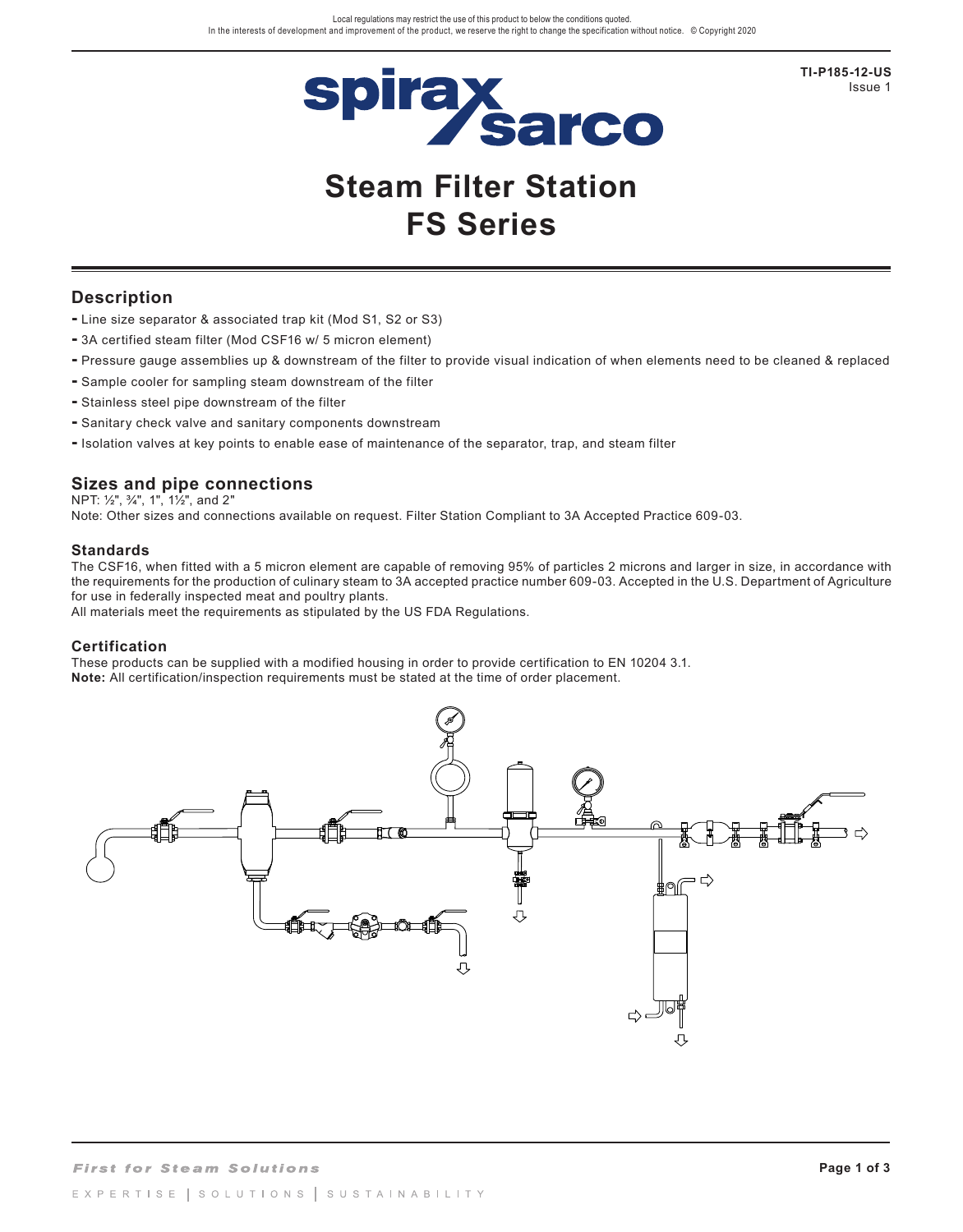## **Pressure/temperature limits**



| <b>Steam Filter Station</b>             | $FS - \frac{1}{2}$                 | $FS - \frac{3}{4}$ | $FS-1$ | $FS-1\frac{1}{2}$ | $FS-2$ |  |  |  |
|-----------------------------------------|------------------------------------|--------------------|--------|-------------------|--------|--|--|--|
| <b>Line Size</b>                        | $\frac{1}{2}$ "                    | $\frac{3}{4}$ "    | 1"     | $1\frac{1}{2}$    | 2"     |  |  |  |
| <b>Steam Supply</b><br>Pressure (psi g) | Saturated Steam Cap a city (lb/hr) |                    |        |                   |        |  |  |  |
| 10                                      | 35                                 | 65                 | 110    | 270               | 445    |  |  |  |
| 20                                      | 50                                 | 90                 | 150    | 370               | 615    |  |  |  |
| 30                                      | 60                                 | 110                | 190    | 470               | 780    |  |  |  |
| 40                                      | 75                                 | 135                | 230    | 565               | 945    |  |  |  |
| 50                                      | 90                                 | 160                | 270    | 660               | 1105   |  |  |  |
| 60                                      | 100                                | 185                | 310    | 755               | 1265   |  |  |  |
| 70                                      | 115                                | 210                | 350    | 850               | 1420   |  |  |  |
| 80                                      | 125                                | 230                | 385    | 950               | 1580   |  |  |  |
| 90                                      | 140                                | 255                | 425    | 1040              | 1740   |  |  |  |
| 100                                     | 150                                | 280                | 460    | 1130              | 1895   |  |  |  |
| 110                                     | 165                                | 300                | 500    | 1230              | 2050   |  |  |  |
| 120                                     | 175                                | 325                | 540    | 1320              | 2210   |  |  |  |